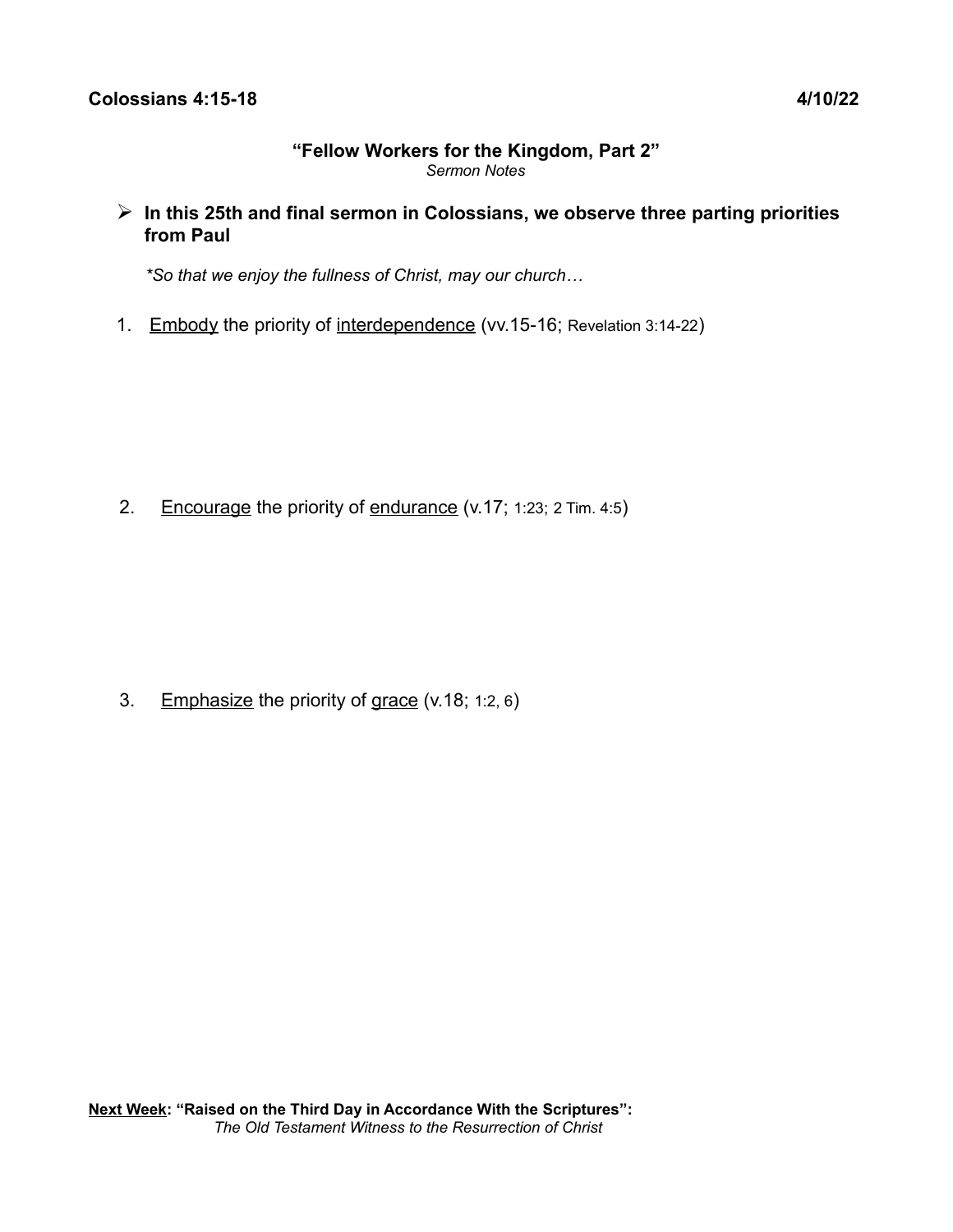# **MEFC Community Group Study Guide**

For the Week of April 10th - 16th

# **Getting Started**

1. Take a moment on the front end of your group time and scan back through Paul's letter to the church in Colossae. Four chapters. Eight months. 25 sermons. What portion(s) of this epistle are particularly sweet to you as a result of our study together?

# **Digging Deeper**

2. Are there any particular themes, verses, phrases, or concepts that still remain unclear to you? If so, which one(s)? See if you can help one another with answers that might untie any knots that persist as you seek to understand and apply this letter together.

# **Open your Bible to Colossians 1:2…**

3. At the beginning of our study of Colossians back in September, we began to address the issue of our identity as Christians. In verse 2, Paul refers to the recipients of this letter as "saints". In these brief chapters, he uses this word on four separate occasions (1:2, 1:4, 1:12, and 1:26 - some 40 times across all 13 of his letters...that's nearly half of all the occurrences of this word in the whole Bible). For Paul, a "saint" isn't a special class of Christian, but rather a term he used of all Christians. Interestingly, the word for "sinner" appears 68 times from Old to New Testament. Yet nearly 99% of the time, the word "sinner" appears as a synonym for "unbeliever"<sup>[1](#page-1-0)</sup>.

Why do you think we tend to have these exactly backward in the evangelical church today? Put another way, why is it that we avoid using a relatively common Bible word for Christians ("saint") but seem to have little trouble using a word for ourselves that the Bible almost never uses to describe a believer ("sinner")? Is this a problem? If so, how might we begin to address it?

- 4. Let's take one last look at Paul's prayer for the church in 1:9-12. What is Paul's central petition in this prayer of intercession? Do you tend to pray this way for other believers? Why or why not? Are there any parts of this prayer that aren't as typical of the way that you pray for other Christians? Which one(s)? What might be some practical results of us developing a regular rhythm of praying this way for one another?
- 5. Sanctification is a significant theme in this epistle. In what ways do you see Paul's burden for ongoing growth in holiness for the church in Colossae? What sorts of specific sins does he call them to put to death? What sorts of specific character qualities does he call them to cultivate? What's one specific area of needed growth in

<span id="page-1-0"></span><sup>1</sup> The one clear exception being Paul's own present-tense use of the word "sinner" to refer to himself in 1 Timothy 1:15.